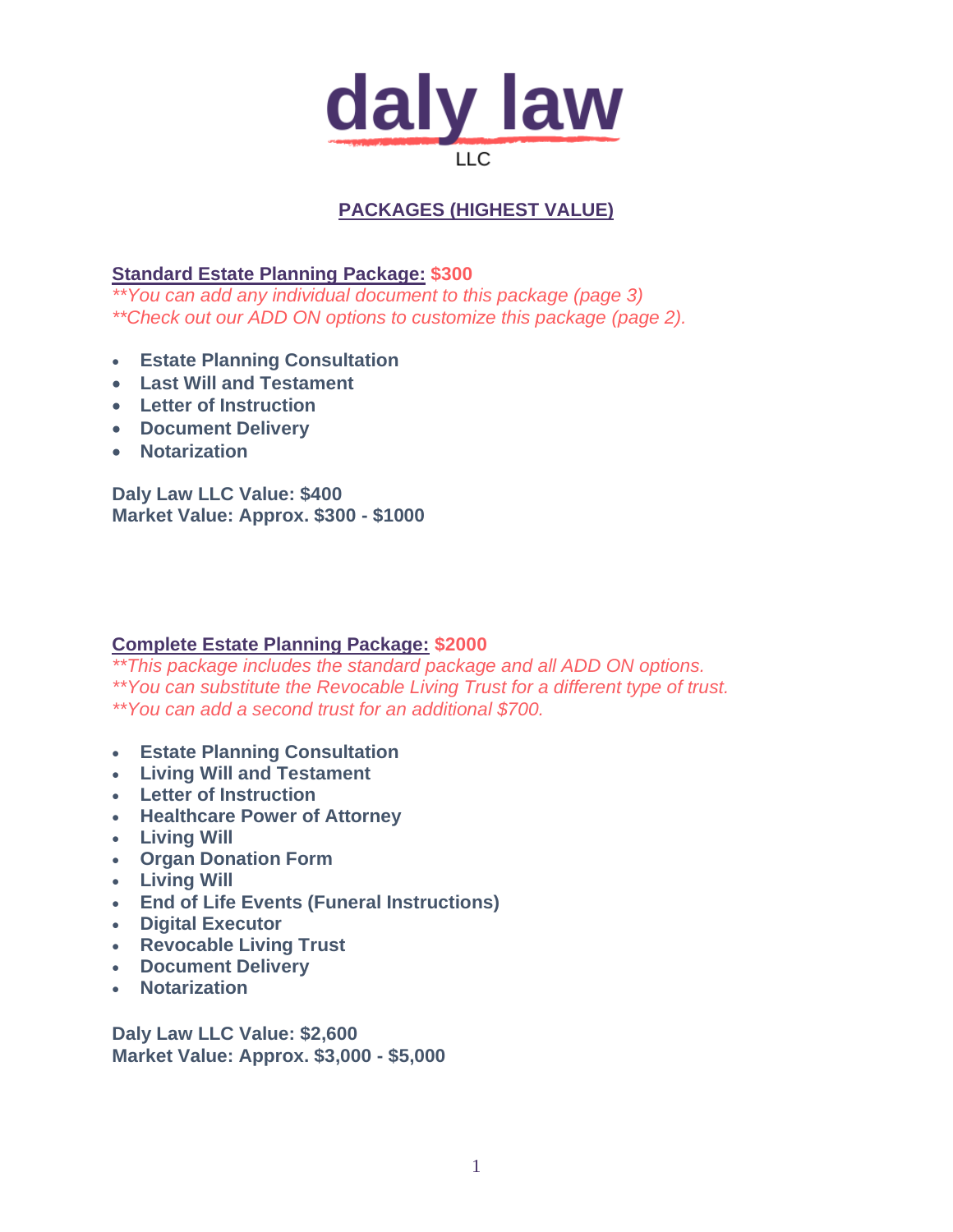

# **PACKAGE ADD-ON OPTIONS**

**Healthcare Add-On: \$200**

- **Healthcare Power of Attorney**
- **Living Will**
- **Organ Donation Form**

**Daly Law LLC Value: \$300 Market Value: Approx. \$300 - \$500**

**End of Life Add-On: \$100**

- **Living Will**
- **End of Life Events (Funeral Instructions)**
- **Organ Donation Form**
- **Digital Executor**

**Daly Law LLC Value: \$400 Market Value: Approx. \$450 - \$1200**

#### **INDIVIDUAL DOCUMENT OPTIONS**